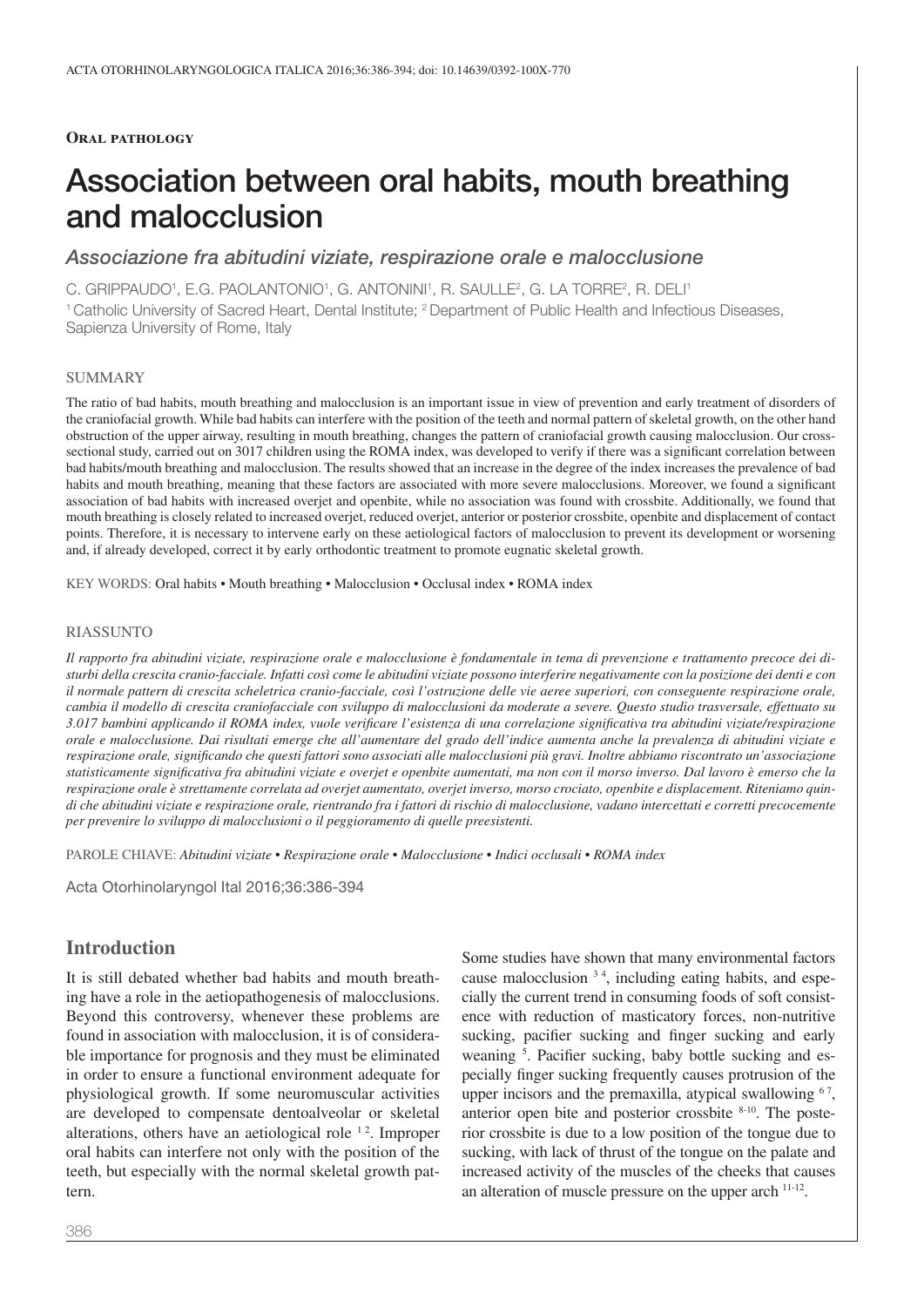Regarding the infuence of breathing on craniofacial morphology, there are several publications in the literature. Although some authors believe that the change of the normal pattern of dento-skeletal growth is due to genetic and environmental factors <sup>13</sup>, most think instead that the obstruction of upper airways, resulting in mouth breathing, changes the pattern of craniofacial growth 14 with typical facial features and dentition: long face, contraction of the upper dental arch, high arched palate, gummy smile, dental malocclusion both Class II and Class III 15. In mouth breathing, compared to the general population, a higher prevalence of posterior cross bite, of anterior open bite and Class II malocclusion is seen 16.

Furthermore, there are frequent medical and social problems related to tiredness due to lack of sleep, which is interrupted for mouth breathing and frequent sleep apnoea, such as attention deficit disorder (ADD) and hyperactivity 17.

It is therefore appropriate to verify the existence of a signifcant association between bad habits, mouth breathing and malocclusion and if children with these habits have characteristics of malocclusion worse than those of the general population; when found bad habits and mouth breathing are risk factors for malocclusion that need to be corrected early.

In this study we evaluated the association between bad habits/mouth breathing and malocclusion by application of the ROMA index 18 on a sample of school children already participating in an epidemiological study 19 and on the timing of orthodontic treatment 20.

# **Materials and methods**

The ROMA Index - Risk Of Malocclusion Assessment Index - is a tool to assess treatment need in young patients. It was specifcally devised for use in examining young patients during the frst visit, in an attempt to grade, beside malocclusions, skeletal and functional aspects, which in children are determinants of oro-facial development. It was developed reviewing and modifying the dental and occlusal parameters of DHC of the IOTN 21 with addition of items relative to skeletal and functional problems, which lack in the IOTN (maxillary hypodevelopment/mandibular hyperdevelopment or increased overjet; maxillary hyperdevelopment/ mandibular hypodevelopment or reduced overjet; mandibular hypo- or hyperdivergence; facial or mandibular asymmetries; functional asymmetries; bad habits; mouth breathing).

The ROMA Index (Table I) is intended as a guide to clinical signs of malocclusion in paediatric patients. Depending on how many signs are detected, there is a greater or lesser need for orthodontic intervention. The most severe characteristic is identifed for any particular patient during examination, and the patient is then categorised on the index risk factor scale according to this most severe characteristic. As in the following list, categories are ranked in order of seriousness, thus also indicating the level of urgency with which orthodontic diagnosis/treatment is required:

# *Grade 1* → *Minimum risk*

No predisposing conditions to malocclusion are detected. In this case, treatment is unnecessary and it is sufficient to carry out periodic examinations, in order to monitor the normal course of development and to detect possible pathological factors promptly.

# *Grade 2* → *Low risk*

This includes easily controlled factors having only limited effects on cranio-facial development. Diagnostic investigations and preventive interventions to promote correct cranio-facial development are planned, but they are delayed until there is a temporal correspondence between the aetiological agent and growth acceleration in the affected region.

# *Grade 3* → *Moderate risk*

There are non-severe alterations in dental and/or skeletal relationships, but most tending to persist and sometimes worsen with growth. The timing of intervention is dependent on the patient's age, i.e., on the active growth phases of the affected areas, so as to achieve good treatment response. Orthodontic treatment is combined with orthopaedic-functional therapy to be performed after undertaking appropriate diagnostic investigations.

# *Grade 4* → *High risk*

It includes major cranio-facial skeletal malformations and alterations of the occlusion. Alternatively, there can be systemic problems likely to worsen prognosis that justify immediate treatment, independent of the rhythm of growth of the different cranio-facial components. Both orthopaedic therapy and orthodontic interventions are required to correct the problems caused by the malocclusion and hindering harmonious maxillary growth.

## *Grade 5* → *Extreme risk*

Diagnosis comprises congenital facial malformations and major systemic malformation syndromes. Treatment, to be performed in collaboration with paediatricians and other specialists (multidisciplinary care), is required as early as possible.

The investigation was planned as a cross-sectional study and the ROMA index (Table I) was used to examine 3017 Italian children. The sample was balanced according to gender, age and geographical origin. It consists of 1375 males (45.6%) and 1642 females (54.4%) aged between 7 and 13 years (Table II). The survey was conducted be-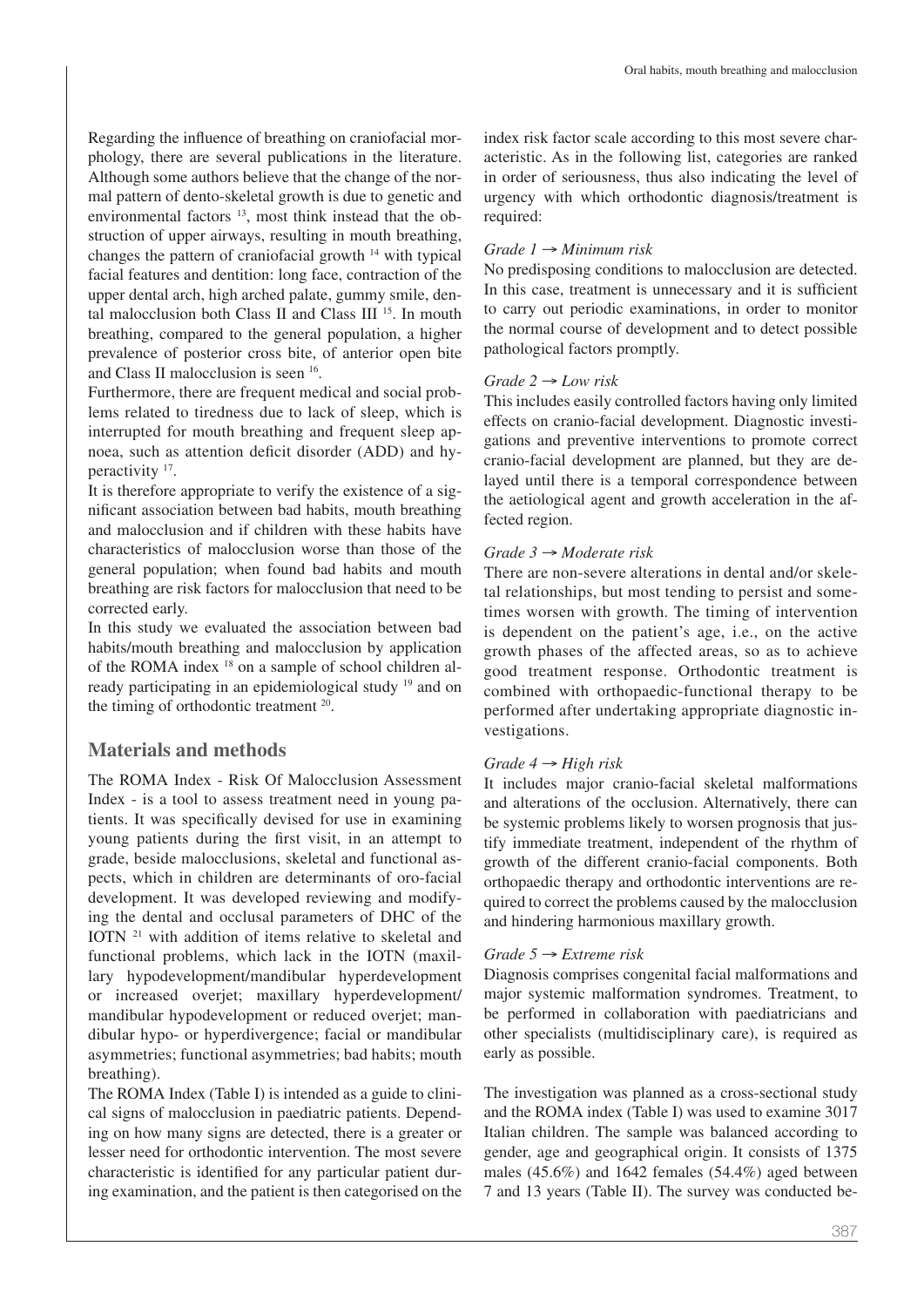#### Table I. ROMA index.

| <b>Problems</b>   | <b>Items</b>                                                | Grade                               |                 |
|-------------------|-------------------------------------------------------------|-------------------------------------|-----------------|
|                   | Malformation syndromes                                      | 5a                                  |                 |
|                   | Congenital malformations                                    | 5 <sub>b</sub>                      |                 |
| Systemic          | Postural or orthopaedic problems                            | 4c                                  |                 |
|                   | Medical or auxological problems                             | 4d                                  |                 |
|                   | Inheritance of malocclusion                                 | 4e                                  |                 |
|                   | Facial or mandibular asymmetries                            | 4f                                  |                 |
|                   | TMJ dysfunctions                                            | 4g                                  |                 |
|                   | Sequelae of trauma or surgery of the cranio-facial district | 4j                                  |                 |
|                   | Maxillary hypodevelopment or mandibular hyperdevelopment    | $0VJ \leq 0$                        | 4k              |
| Cranio-facial     |                                                             | 0VJ > 0                             | 3k              |
|                   |                                                             | 0VJ > 6m                            | 4h              |
|                   | Maxillary hyperdevelopment or mandibular hypodevelopment    | $3$ mm $<$ OVJ $<$ 6 mm             | 3h              |
|                   |                                                             | $0 \text{ mm} < OVI < 3 \text{ mm}$ | 2h              |
|                   | Mandibular hypo- or hyperdivergence                         | 4i                                  |                 |
|                   | Caries and early loss of deciduous teeth                    | 3 <sup>l</sup>                      |                 |
|                   | Scissor bite                                                | 4 <sub>m</sub>                      |                 |
|                   |                                                             | $> 2$ mm                            | 4n              |
|                   | Anterior or posterior crossbite*                            | $>1$ mm                             | 3n              |
|                   |                                                             | $< 1$ mm                            | 2n              |
|                   |                                                             | $> 4$ mm                            | 40              |
|                   | Displacement**                                              | $> 2$ mm                            | 30              |
| Dental            |                                                             | $>1$ mm                             | 20 <sub>o</sub> |
|                   |                                                             | $> 4$ mm                            | 4p              |
|                   | Open bite                                                   | $> 2$ mm                            | 3p              |
|                   |                                                             | $>1$ mm                             | 2p              |
|                   | Hypodontia of permanent teeth                               | 4q                                  |                 |
|                   | $OVB > 5$ mm                                                | 3r                                  |                 |
|                   | Anomalies of the tooth eruption sequence                    | 2s                                  |                 |
|                   | Poor oral hygiene                                           | 2t                                  |                 |
|                   | Normal mesial or distal occlusion (up to a cuspid)          | 2u                                  |                 |
|                   | Functional asymmetries                                      | 2v                                  |                 |
| <b>Functional</b> | <b>Bad habits</b>                                           | 2w                                  |                 |
|                   | Mouth breathing                                             | 2x                                  |                 |

\* one or more teeth.

\*\*displacement of contact points (the maximum distance of the contact points of the most misaligned contiguous teeth).

The index items, identified by a letter, are framed in four categories of problems (systemic, craniofacial, dental, functional) and each item is accompanied by a number which corresponds to the degree of risk. The degree of risk for each patient is given by the worst index item detected.

tween 2008 and 2011 and the children – 1529 (50.7%) from primary schools and 1488 (49.3%) from secondary schools – were examined in their schools, after official approval of the survey by each school principal. Schools belonged to the following Italian regions: Piemonte and Friuli (North), Abruzzo and Lazio (Centre), Puglia and Calabria (South).

The ROMA index was applied by operators who had previously undergone a training period of one month following the instructions of a special manual, in order to apply the index with the same standard of judgment and to minimise errors. In addition, the index has already been

validated and was also verifed its intra-examiner and inter-examiner reproducibility 18. To evaluate the reproducibility, the intra-examiner error was calculated on the tables index made by the same operator who examined 20 children twice, one month apart. A second operator independently collected a third table index for each of the 20 children to assess the inter-examiner error. The Kappa values oscillate between 0.643 and 1.00 in relation to intra-operator concordance  $(0.00 < p < 0.002)$ , and between 0.773 and 1.00 in relation to inter-operator concordance  $(p = 0 < 0.001)$ : the index is therefore highly reproducible. After calculating the prevalence of malocclusion on the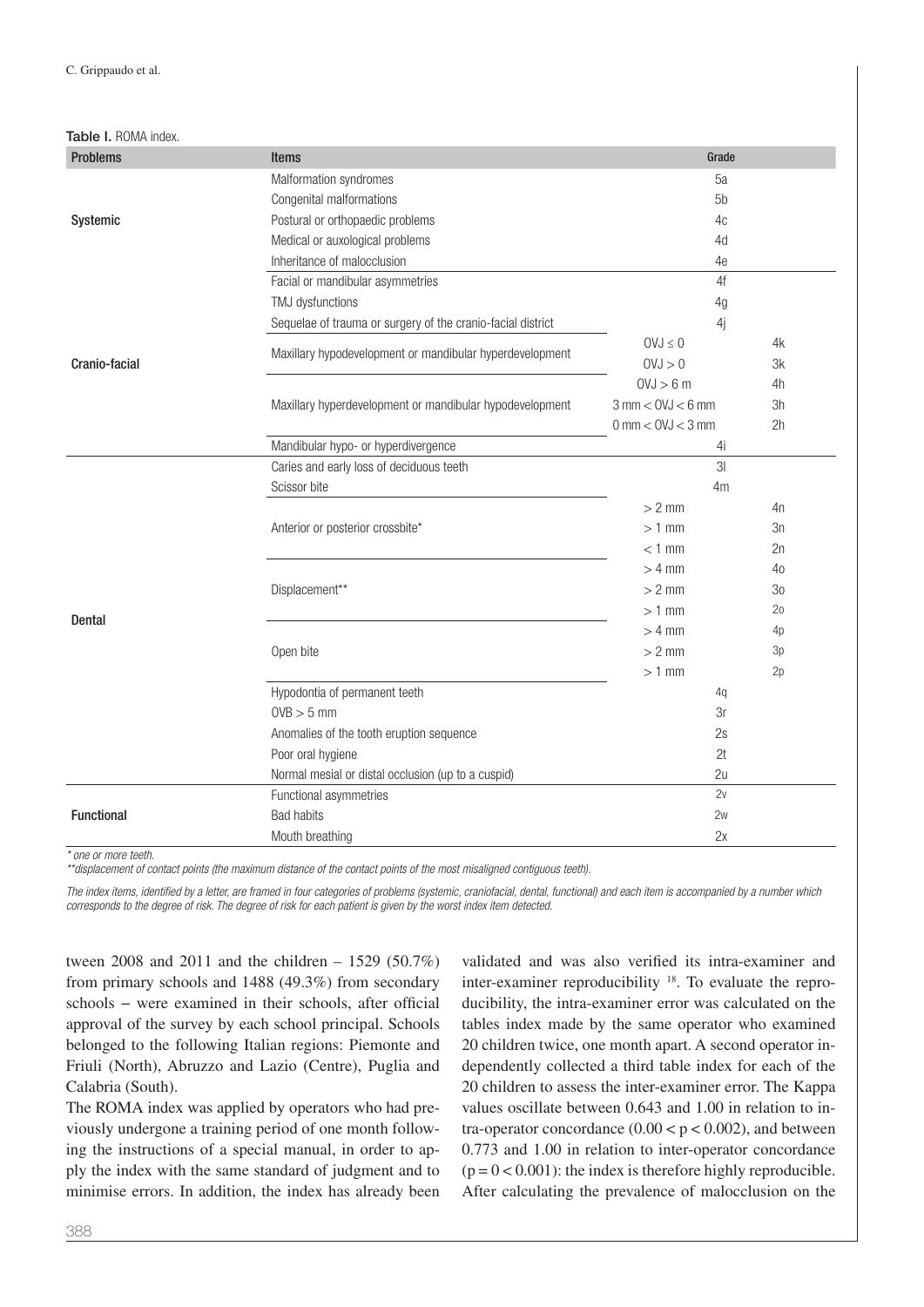Table II. Sample distribution.

|                | <b>Males</b> | <b>Females</b> | <b>Primary school</b> | Secondary school |
|----------------|--------------|----------------|-----------------------|------------------|
| N              | 375          | 642            | 529                   | 488              |
| Prevalence (%) | 45.C         | 54.4           | 50.7                  | 49.3             |

basis of the degrees of orthodontic risk determined by the index, we evaluated the prevalence with which bad habits  $(2w)$  and mouth breathing  $(2x)$  are found in association with sex, macroarea, grade of the index, index items (increased overjet, reduced overjet, anterior or posterior crossbite, open bite, displacement), verifying the statistical signifcance of this association.

Descriptive analyses were performed using frequencies and percentages and frequency tables for categorical variables. For the bivariate analysis chi-square tests were performed to evaluate differences for categorical variables. The level of significance was set at  $p \le 0.05$ . Data were analysed with the software SPSS 19.0 for Windows.

#### **Results**

Table III shows the results in the total sample and after stratifcation according to primary and secondary schools. Variables included in the analysis were "bad habits" (2w) and "mouth breathing" (2x) in relation to socio-demographic characteristics (sex and geographical area of origin) and index grades.

There was no statistically signifcant association between bad habits/mouth breathing and sex, although differences were present for both geographical area and grade of the index. The prevalence of bad habits and mouth breathing was higher in South Italy and with the increase of the degree of the index an increase in the prevalence of 2w and 2x was also seen, meaning that these factors were associated with more severe malocclusions. Grade 5 does not follow the trend for the small sample due to the low prevalence of syndromic diseases in the population.

In Table IV, "bad habits"  $(2w)$  and "mouth breathing " $(2x)$ were related to increased overjet (h), reduced overjet (k), crossbite (n), openbite (o), displacement (p). The table shows that 2w and 2x are both closely related with increased overjet and displacement in all age groups. Reduced overjet, openbite and posterior crossbite was signifcantly associated only with mouth breathing in both the total sample and in the subgroups (primary and secondary schools), except in primary school children with reduced overjet.

# **Discussion**

#### *Bad habits*

Many authors have written about the relationship between bad habits and malocclusion. Oral habits are repetitive behaviour in the oral cavity that result in loss of tooth structure and include digit sucking, pacifer sucking, lip sucking and biting, nail-biting, bruxism, self-injurious habits and tongue thrusting 22. Their effect is dependent on the nature, onset and duration of habits. Persistent nonnutritive sucking habits may result in long-term problems and can affect the stomatognathic system, leading to an imbalance between external and internal muscle. Tongue thrusting, an abnormal tongue position with deviation from the normal swallowing pattern, and mouth breathing may be associated with anterior open bite, abnormal speech and anterior protrusion of the maxillary incisors  $2<sup>3</sup>$ . It appears that several factors account for the persistence of infantile swallowing patterns and that tongue thrust plays an important role in the aetiology of openbite as well as in the relapse of treated openbite patients  $24 25$ . A study conducted by Viggiano concluded that children with non-nutritive sucking activity and accustomed to using a bottle had more than double the risk of posterior crossbite right from the primary dentition <sup>5</sup>. Warren conducted a study to known about the extent to which nonnutritive sucking habits contribute to malocclusion in the mixed dentition. The authors have found that anterior openbite and posterior crossbite were associated with habits of 36 months or more. Sustained pacifer habits, including those of 24 to 47 months, were associated with anterior openbite and Class II molar relationships, while digit habits were associated with anterior openbite when sustained for 60 months or longer <sup>26</sup>.

The negative infuence of bad habits on occlusion originates in childhood. Bottle feeding and nonnutritive sucking habits have been associated with malocclusions starting from the primary dentition <sup>4 10</sup>. Several authors have pointed out that bottle-fed children have a strong tendency to develop a pacifer-sucking habit 27-29. Nonnutritive sucking habits are associated with an atypical swallowing pattern, and with tongue thrusting, which may be related to the development of malocclusions such as posterior crossbite <sup>4</sup> 12.

According reports by other authors, in our study we found a signifcant association of bad habits with increased overjet and openbite. Otherwise, no association was found with anterior or posterior crossbite. This may be due to the fact that the biological damages caused by bad habits depend on many factors <sup>30</sup>: age of initiation, duration, intensity and type, and, above all, individual biological and genetic features 31-33. The early cessation of bad habits leads spontaneously to structural and functional normalisation, especially if the patient has a eugnatic growth direction 34.

In this regard, Cozza et al. has linked the pattern of vertical growth and non-nutritive sucking habits with trans-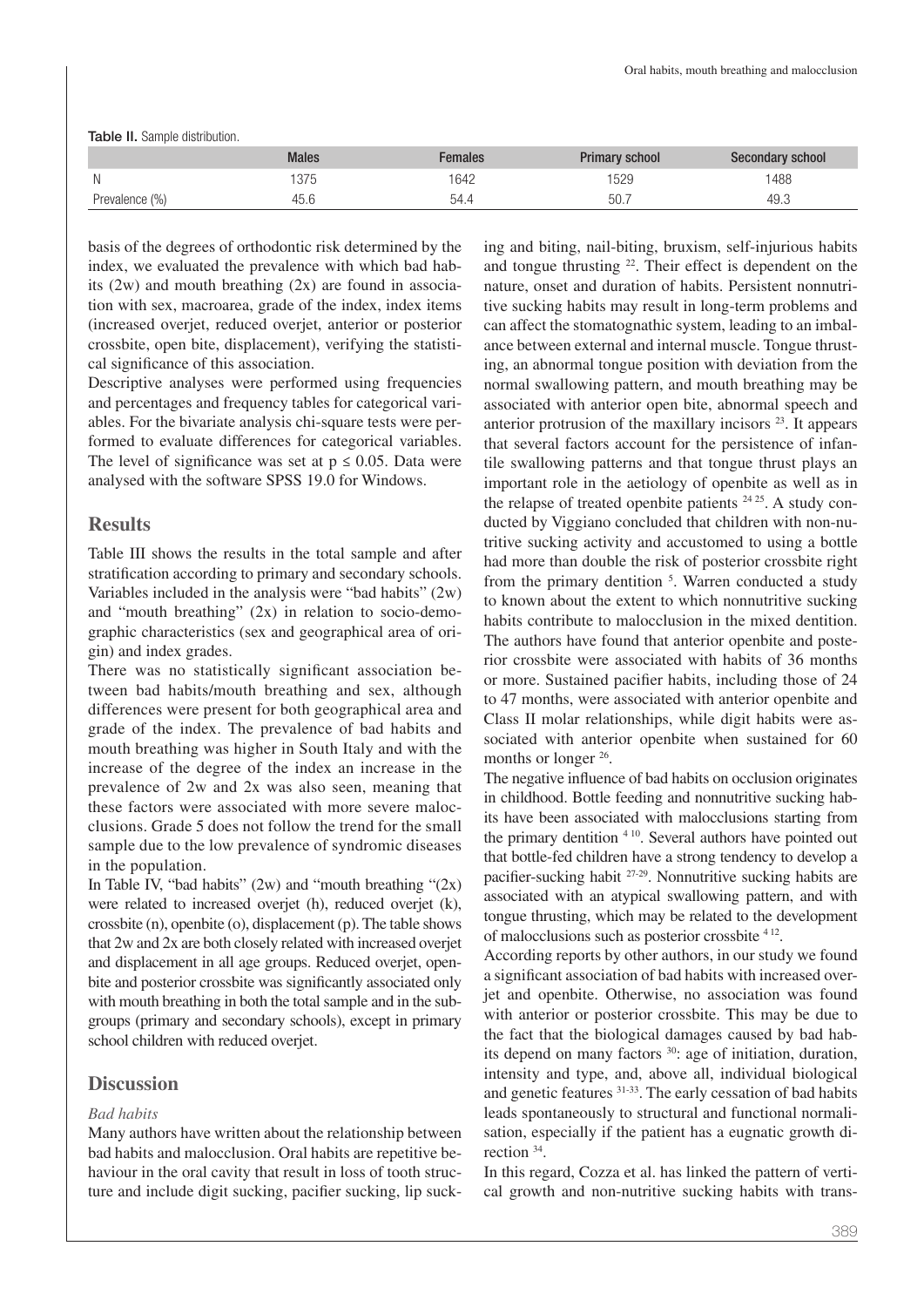| Table III. 2w and 2x in relation to socio-demographic characteristics. $P \lt \theta$<br><b>Total sample</b> | $\overline{a}$<br>$\mathsf{X}$<br>$\mathbf{r}$<br>$\epsilon$<br>2M | n. (%)<br>n. (%) | $0.0847$<br>$(0.679 -$<br>1.055)<br>$178$<br>(5.9)<br>0.84<br>$\begin{array}{c} 1.021 \\ (0.838 - 1.245) \end{array}$<br>$\frac{1}{6}$<br><b>Males</b> | (6.1)<br>184<br>(8.5)<br>257<br><b>Females</b>                     | $362$<br>(12)<br>(15.5)<br>468 | 91(3)<br>$< 0.05*$<br>$158$<br>$(5.2)$<br>North | $128$<br>(4.2)<br>$114$<br>$(3.8)$<br>Centre                                                                                                                                                                                                                                                                                                                                                        | $143$<br>(4.7)<br>196<br>(6.5)<br>South | 362<br>(12)<br>(15.5)<br>468 | 3(0.1)<br>$< 0.05*$<br>$\circ$ | $rac{1}{4}$ $rac{1}{2}$<br>$74$<br>(2.5)<br>$\sim$ | (4.3)<br>$170$<br>$(5.6)$<br>S | $183$<br>(6.1)<br>223<br>(7.4)<br>4                                                                                                                                                                                                                                                                                                                                                                                                                     | 2(0.1)<br>$\frac{1}{1}$<br>S | $\frac{362}{(12)}$<br>$468$<br>(15.5)                                                                                                                                                                                                                                                                                                                                                                                                                                                                                                                                 | 3014<br>(100)<br>3014<br>(100) |
|--------------------------------------------------------------------------------------------------------------|--------------------------------------------------------------------|------------------|--------------------------------------------------------------------------------------------------------------------------------------------------------|--------------------------------------------------------------------|--------------------------------|-------------------------------------------------|-----------------------------------------------------------------------------------------------------------------------------------------------------------------------------------------------------------------------------------------------------------------------------------------------------------------------------------------------------------------------------------------------------|-----------------------------------------|------------------------------|--------------------------------|----------------------------------------------------|--------------------------------|---------------------------------------------------------------------------------------------------------------------------------------------------------------------------------------------------------------------------------------------------------------------------------------------------------------------------------------------------------------------------------------------------------------------------------------------------------|------------------------------|-----------------------------------------------------------------------------------------------------------------------------------------------------------------------------------------------------------------------------------------------------------------------------------------------------------------------------------------------------------------------------------------------------------------------------------------------------------------------------------------------------------------------------------------------------------------------|--------------------------------|
| 0.005 is statistically significant.                                                                          | $\overline{a}$<br>2W<br>$\sim$                                     | (0, 0)           | $\begin{array}{c} 1.172 \\ (0.904 - 1.519) \end{array}$<br>$\begin{array}{c} 126 \\[-4pt] 8.3 \end{array}$<br>0.076                                    | $\frac{157}{(10.3)}$                                               | $283$<br>(18.5)                | $< 0.05*$                                       | $\begin{array}{c c}\n 89 & 8 \\  65 & 7 \\  \hline\n 6 & 7\n \end{array}$                                                                                                                                                                                                                                                                                                                           |                                         | $\frac{283}{(18.5)}$         | $\circ$<br>$< 0.05*$           |                                                    |                                |                                                                                                                                                                                                                                                                                                                                                                                                                                                         |                              | $\frac{\frac{1}{2} \sum_{i=1}^{2} \left \frac{1}{2} \sum_{i=1}^{2} \frac{1}{2} \sum_{i=1}^{2} \frac{1}{2} \sum_{i=1}^{2} \frac{1}{2} \sum_{i=1}^{2} \frac{1}{2} \sum_{i=1}^{2} \frac{1}{2} \sum_{i=1}^{2} \frac{1}{2} \sum_{i=1}^{2} \frac{1}{2} \sum_{i=1}^{2} \frac{1}{2} \sum_{i=1}^{2} \frac{1}{2} \sum_{i=1}^{2} \frac{1}{2} \sum_{i=1}^{2} \frac{1}{2} \sum_{i=$                                                                                                                                                                                                |                                |
| <b>Only primary school</b>                                                                                   | $\sim$                                                             |                  | $\frac{28}{117}$<br>$\frac{17}{17}$<br>0.128                                                                                                           | $\left \begin{matrix} 1 & 0 \\ 7 & 2 \\ 0 & 1 \end{matrix}\right $ | $227$<br>(14.9)                | 0.077                                           |                                                                                                                                                                                                                                                                                                                                                                                                     |                                         |                              | ${}< 0.05*$                    |                                                    |                                |                                                                                                                                                                                                                                                                                                                                                                                                                                                         |                              | $\begin{array}{l} \mathfrak{g}\mathfrak{g}\mathfrak{g}\left[\left.\bigcirc\right.\mathfrak{g}\mathfrak{g}\right]\right]\\ \mathfrak{g}\mathfrak{g}\left[\left.\bigcirc\right.\mathfrak{g}\mathfrak{g}\right]\right]\\ \mathfrak{g}\mathfrak{g}\left[\left.\bigcirc\right.\mathfrak{g}\right]\right]\\ \mathfrak{g}\left[\left.\bigcirc\right.\mathfrak{g}\right]\right]\\ \mathfrak{g}\left[\left.\bigcirc\right.\mathfrak{g}\right]\right]\\ \mathfrak{g}\left[\left.\bigcirc\right.\mathfrak{g}\right]\right]\\ \mathfrak{g}\left[\left.\bigcirc\right.\mathfrak{g$ |                                |
|                                                                                                              | 2W<br>$\mathbf{r}$<br>$\epsilon$                                   | n. (%)           | 85<br>(5.7)<br>0.121<br>$0.0847$<br>$(0.679$ -                                                                                                         | $rac{100}{6.7}$                                                    |                                | $< 0.05^*$                                      | $\frac{185}{120} \times \frac{180}{120} \times \frac{180}{120} \times \frac{180}{120} \times \frac{180}{120} \times \frac{180}{120} \times \frac{180}{120} \times \frac{180}{120} \times \frac{180}{120} \times \frac{180}{120} \times \frac{180}{120} \times \frac{180}{120} \times \frac{180}{120} \times \frac{180}{120} \times \frac{180}{120} \times \frac{180}{120} \times \frac{180}{120} \$ |                                         |                              | $\circ$<br>$< 0.05*$           |                                                    |                                |                                                                                                                                                                                                                                                                                                                                                                                                                                                         |                              | $\begin{array}{ c c c c c c c c } \hline \left. \left. \left. \left. \left. \left. \left. \left. \left. \left. \right. \right. \right. \right. \right. \right. \right. \left. \left. \left. \left. \right. \right. \right. \right. \right. \left. \left. \left. \left. \left. \right. \right. \right. \right. \left. \left. \left. \left. \left. \left. \right. \right. \right. \right. \right. \left. \left. \left. \left. \left. \left. \right. \right. \right. \right. \right. \left. \left. \left. \left. \left. \left. \left. \left$                             |                                |
| Only secondary school                                                                                        | $\mathsf{\widetilde{a}}$<br>$\sim$<br>$\epsilon$                   | n. (%)           | $61$<br>$(4.1)$<br>0.429<br>$0.882$<br>$(0.648 - 1.202)$                                                                                               | $\overline{74}$                                                    | (9.1)                          | $< 0.05*$                                       | $\begin{array}{c c c c c} \hline 3 & 0 & 0 \\ 0 & 0 & 0 \\ 0 & 0 & 0 \\ \hline \end{array}$                                                                                                                                                                                                                                                                                                         |                                         | (9.1)                        | $\circ$<br>$< 0.05*$           |                                                    |                                | $\left \begin{array}{c c} \rule{0pt}{2ex} \overline{12} & \overline{12} & \overline{12} & \overline{12} \\ \rule{0pt}{2ex} \overline{12} & \overline{12} & \overline{12} & \overline{12} \\ \rule{0pt}{2ex} \overline{12} & \overline{12} & \overline{12} & \overline{12} \\ \rule{0pt}{2ex} \overline{12} & \overline{12} & \overline{12} & \overline{12} \\ \rule{0pt}{2ex} \overline{12} & \overline{12} & \overline{12} & \overline{12} \\ \rule{0$ |                              | $\frac{135}{130}$<br>$\frac{137}{1487}$                                                                                                                                                                                                                                                                                                                                                                                                                                                                                                                               |                                |
|                                                                                                              | $\sim$<br>$\epsilon$                                               |                  | 0.348<br>$0.917$<br>$(0.643 - 1.309)$                                                                                                                  |                                                                    |                                | $< 0.003*$                                      |                                                                                                                                                                                                                                                                                                                                                                                                     |                                         |                              | $< 0.05*$                      |                                                    |                                |                                                                                                                                                                                                                                                                                                                                                                                                                                                         |                              |                                                                                                                                                                                                                                                                                                                                                                                                                                                                                                                                                                       |                                |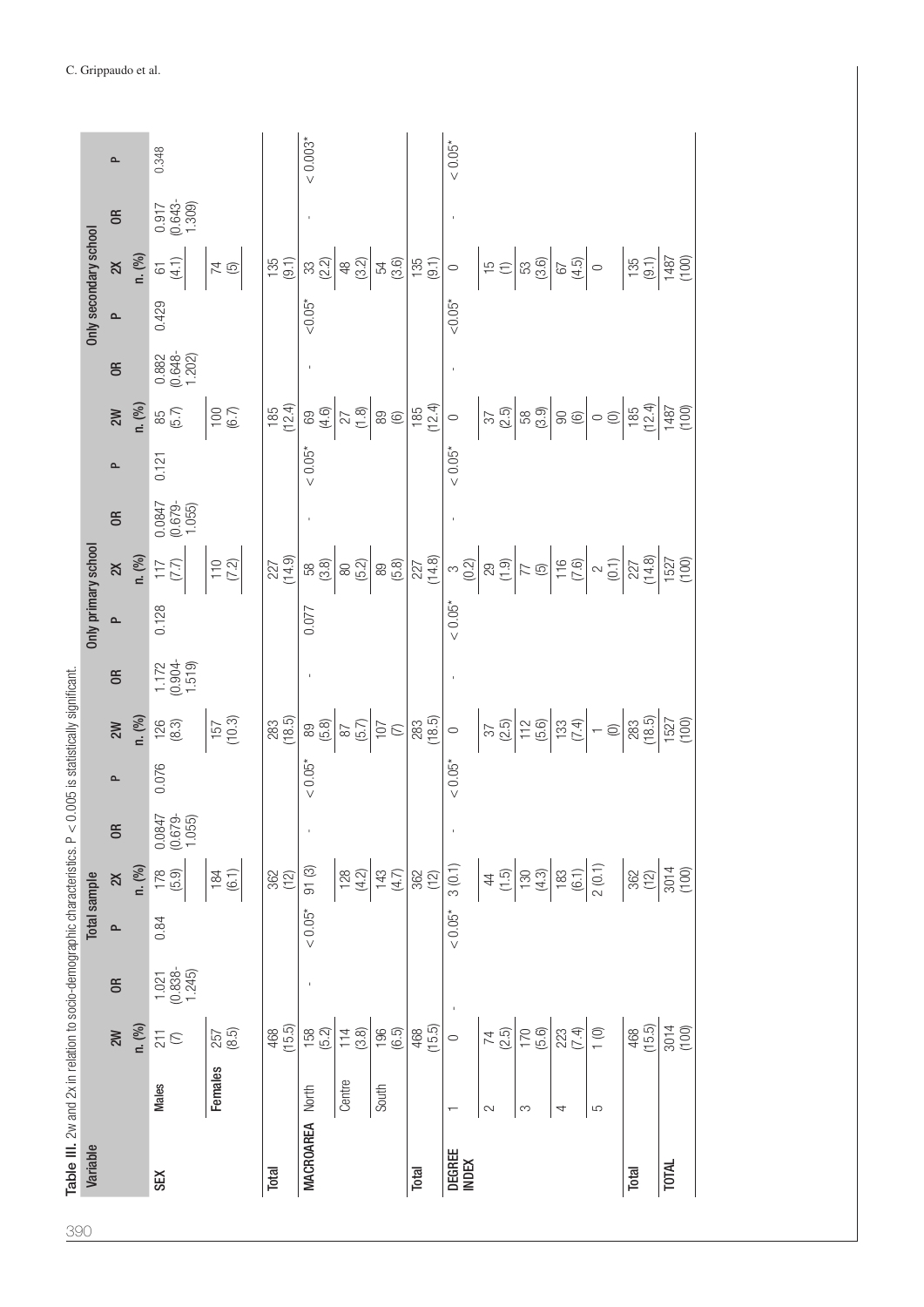verse maxillary deficit <sup>35</sup>. The authors concluded that if the habit of sucking in mixed dentition is associated with increased vertical dimension it is signifcantly associated with a transversal maxillary deficit, with narrow diameters of the upper jaw and increased prevalence of posterior crossbite.

Probably, thus, the risk for children with bad habits to develop a crossbite depends on the genetic pattern of growth, so not all individuals who have bad habits have crossbite or will develop crossbite in the future. Is therefore very important to assess the direction of skeletal growth of the patient with bad habits to determine the degree of risk of developing a malocclusion.

#### *Mouth breathing*

The presence of obstruction of the airways, especially at the level of the nose and pharynx, forces the patient to breathe through the mouth 36. Allergic rhinitis and adenotonsillar hypertrophy are the main cause of airway obstruction. They are usually associated with various symptoms: lack of nasal airflow, sneezing, itching, runny nose clear, but also snoring, possible obstructive sleep apnoea syndrome (OSAS) and increased respiratory infections such as ear infections, sinusitis and tonsillitis <sup>37</sup> 38. Mouth breathing due to airway obstruction leads postural changes such as lip incompetence, low position of the tongue in the mouth foor and increased vertical facial height for clockwise rotation of the jaw 39.

The association between insufficient nasal breathing and dentofacial morphology has been studied extensively and many authors believe that the pattern of craniofacial growth can be affected by unbalanced muscle function typical of mouth breathing <sup>14</sup> <sup>40</sup> 41. Children with mouth breathing have typical facial features: long face, dark circles, narrow nostrils, transverse contraction of the upper jaw, high arched palate and gummy smile associated with malocclusion of class II or, sometimes, class III, with a high prevalence of posterior crossbite and anterior openbite <sup>15</sup> <sup>16</sup> <sup>42</sup> 43. Children who mouth breath and who rotate the mandible in a posterior and inferior direction develop a Class II malocclusion and a skeletal Class II profle with increased overjet. In fact, the muscles which depress the jaw to open the mouth exert a backward pressure upon it which displaces the mandible distally and retard its growth. The buccinator muscles are made tense by opening the mouth and tend to exert lingual pressure on the maxillary bicuspids and molars, which do not receive sufficient support from the tongue, so that the palate and the upper dental arch becomes quite narrow. Lip function is abnormal, the lower lip being large and bulbous and the upper lip short and functionless, with often lower lip forced up under the upper incisor, that are further protruded with increased overjet. Bresolin et al. found that mouth breathers had longer faces with a narrower maxilla and retrognathic jaws <sup>44</sup> 45 and Trask found that allergic children who were mouth breathers had longer and more retrusive faces than nasal breather children  $46$ .

In the opinion of Rakosi and Schilli, mouth breathing may have a role in the aetiopathogenesis of some forms of Class III malocclusion. Oral breathing children have constantly open jaw and a low posture of the tongue with excessive mandibular growth, with constant distraction of the mandibular condyle from the fossa which may be a growth stimulus 47. In addition, the lack of thrust of the tongue on the palate and on the upper jaw may cause a sagittal and transverse maxillary skeletal deficit, a Class III malocclusion with reduced or reverse overjet.

Many authors also found that mouth breathers have a high prevalence of narrow dental arches and dental crowding <sup>15</sup> 48, especially considering the upper arch 49.

The results of our study agree fully with literature reports: we found that mouth breathing is closely related to increased overjet, reduced overjet, anterior or posterior crossbite, openbite and displacement. Therefore, it is necessary to intervene early on aetiological factors of mouth breathing to prevent the development or worsening of malocclusion and, if already developed, to correct it by early orthodontic treatment to promote eugnatic skeletal growth. Early orthodontic treatments in these young patients are needed to modify skeletal malocclusions: more stable results are achievable, less extractions of permanent teeth are needed with increased parental satisfaction and the length of orthodontic treatments in permanent dentition is sensibly reduced with lower risks of enamel decalcifcations and gum diseases after treatment 50-52.

# **Conclusions**

The scientifc community acknowledges that bad habits and oral breathing have a role in the aetiopathogenesis of malocclusions, and their association is confrmed herein. Mouth breathing and bad habits can be considered as risk factors of malocclusion because they change the physiological balance of growth. However, while mouth breathing is always signifcantly associated with all occlusal problems examined, bad habits have a signifcant role only in some, probably because of their lower relevance than other factors implicated in the aetipathogenesis of malocclusions. Thus, we can assume that the "risk of developing malocclusion" related to bad habits would be expressed in individuals more susceptible to genetic causes and unfavourable growth pattern.

Nonetheless, we believe that for these type of problems close collaboration is needed between different specialists (paediatrician, allergist, ENT specialist, orthodontist, speech therapist) and that early orthodontic visits and treatment, when needed in children with bad habits or with allergic rhinitis and/or adeno-tonsillar hypertrophy will allow early detection and timely treatment of dysfunctions and avoid worsening of already established malocclusions.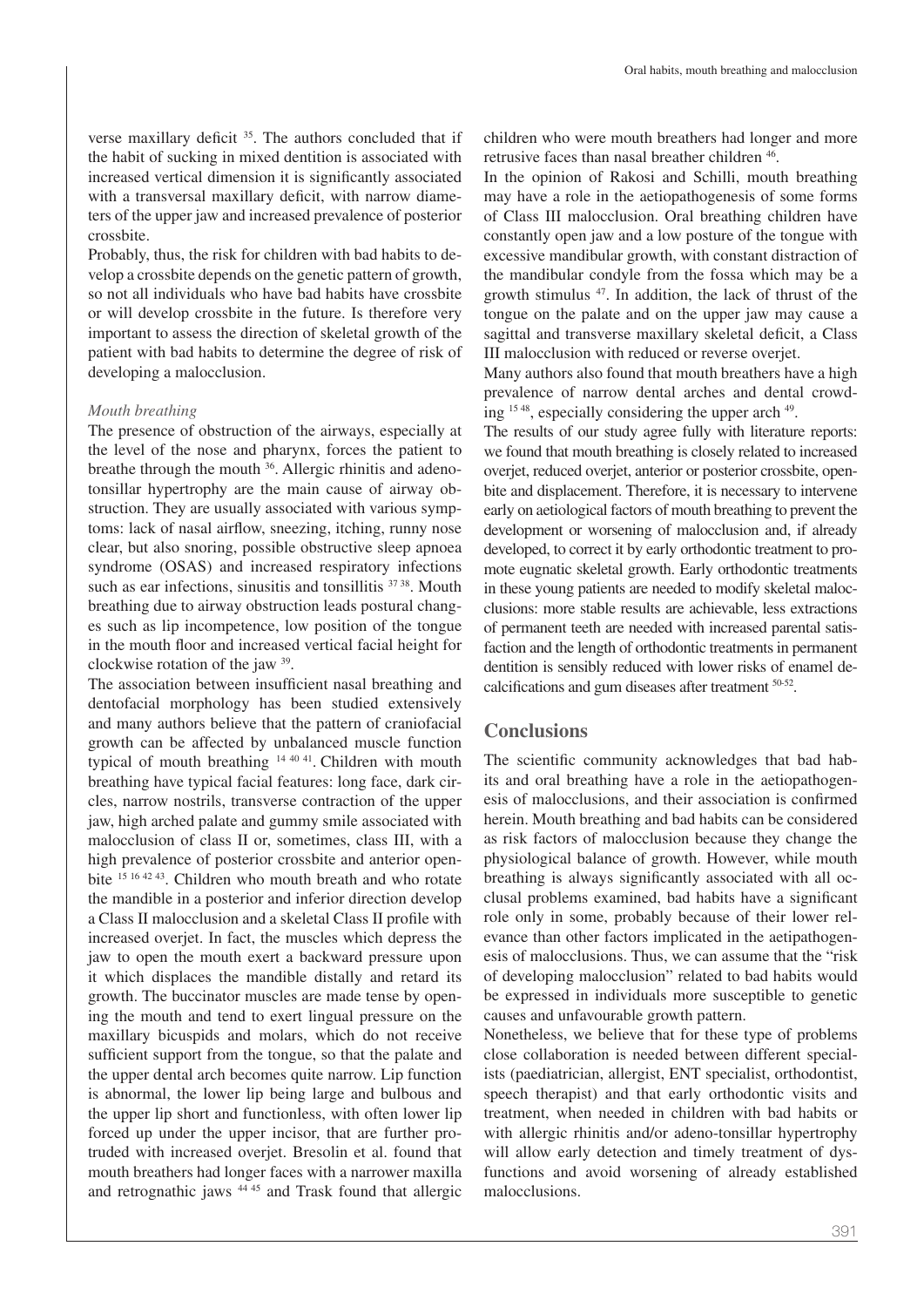| Variable |                                  |                                   |            | Total sample            |                                                          |                           |                     |                                                         | Only primary school |                 |                                                                  |                 |                                            |                                                         | Only secondary school |                                                            |                                 |                   |
|----------|----------------------------------|-----------------------------------|------------|-------------------------|----------------------------------------------------------|---------------------------|---------------------|---------------------------------------------------------|---------------------|-----------------|------------------------------------------------------------------|-----------------|--------------------------------------------|---------------------------------------------------------|-----------------------|------------------------------------------------------------|---------------------------------|-------------------|
|          | 2W                               | $\epsilon$                        | $\sim$     | $\geq$                  | OR <sub>1</sub>                                          | $\sim$                    | 2M                  | $\overline{a}$                                          | ௨                   | $\geq$          | $\in$                                                            | $\sim$          | 2W                                         | OR <sub></sub>                                          | $\sim$                | $\geq$                                                     | $\approx$                       | $\sim$            |
|          | n. (%)                           |                                   |            | n. (%)                  |                                                          |                           | n. (%)              |                                                         |                     | n. (%)          |                                                                  |                 | n. (%)                                     |                                                         |                       | n. (%)                                                     |                                 |                   |
| H        | 197<br>(6.5)<br>2<br>S<br>4      | $\frac{1.589}{(1.299-1.944)}$     | $-0.001*$  | (5.6)                   | $\begin{array}{c} 1.907 \\ (1.527 - 2.382) \end{array}$  | $-0.001*$                 | $127$ (8.3)         | $\begin{array}{c} 1.382 \\ (1.064 \\ 1.793 \end{array}$ | $0.009*$            | (7.7)           | $\frac{1.870}{(1.408-2.484)}$                                    | $6.001*$        | $\begin{pmatrix} 4.7 \\ 4.7 \end{pmatrix}$ | $\frac{1.738}{(1.260 - 2.398)}$                         | $6.001*$              | 51<br>(3.4)                                                | $\frac{1.694}{(1.172 - 2.448)}$ | $0.004*$          |
| Total    | 468<br>(15.5)                    |                                   |            | $362$<br>(12)           |                                                          |                           | $283$<br>(18.5)     |                                                         |                     | 227<br>(14.8)   |                                                                  |                 | $185$<br>$(12.4)$                          |                                                         |                       | (9.1)                                                      |                                 |                   |
| ᆇ        | $48$<br>(1.6)<br>S<br>4          | 1.186<br>(.854-<br>1.648)         | 0.175      | (1.4)<br>$42$           | $\frac{1.384}{(.976-1.962)}$                             | $0.045*$                  | 30(2)               | $\frac{1,212}{(0.792 - 1.856)}$                         | 0.217               | $74$ (1.6)      | $\begin{array}{c} 1.197 \\ (0.753 - 1.904) \\ 1.904 \end{array}$ | 0.257           | $\frac{8}{10}$                             | $\frac{1.135}{(.673-1.915)}$                            | 0.359                 | $\overset{\circ}{\mathcal{L}}\overset{\circ}{\mathcal{L}}$ | $\frac{1.688}{(.991 - 2.875)}$  | $0.042*$          |
| Total    | $468$<br>(15.5)                  |                                   |            | $\frac{362}{(12)}$      |                                                          |                           | $283$<br>(18.5)     |                                                         |                     | $227$<br>(14.8) |                                                                  |                 | $185$<br>$(12.4)$                          |                                                         |                       | $135$<br>$(9.1)$                                           |                                 |                   |
| $\equiv$ | 85<br>(2.8)<br>$\sim$<br>S<br>4  | $\frac{1008}{(780-1.302)}$        | 0.498      | $103$<br>$(3.4)$        | $\frac{1.991}{(1.551 - 2.557)}$                          | $-0.001*$                 | 52<br>(3.4)         | $(0.860 - 1.281)$                                       | 0.344               | $73$<br>(4.8)   | $2.281$<br>(1.667-<br>3.121)                                     | $\times$ 0.001* | $\begin{array}{c} 33 \\ 2.2 \end{array}$   | $1.099$<br>$(0.734 -$<br>$1.645)$                       | 0.357                 | 30(2)                                                      | $\frac{1,488}{2.289}$           | $0.048*$          |
| Total    | $468$<br>(15.5)                  |                                   |            | $362$<br>(12)           |                                                          |                           | 283<br>(18.5)       |                                                         |                     | $227$<br>(14.8) |                                                                  |                 | $(185)$<br>$(12.4)$                        |                                                         |                       | $135$<br>(9.1)                                             |                                 |                   |
| 0        | 249<br>(8.3)<br>$\sim$<br>S<br>4 | $1.117$<br>$(.917 -$<br>$1.360)$  | 0.148      | $\frac{214}{(7.1)}$     | $\begin{array}{c} 1.460 \\ (1.168 \\ 1.825) \end{array}$ | $\leq 0.001$ <sup>*</sup> | $(157)$<br>$(10.3)$ | $\frac{1.169}{(.902 - 1.515)}$                          | 0.133               | (9.2)           | $\frac{1,600}{(1,198-2.137)}$                                    | 0.001           | 92<br>(6.2)                                | $\frac{1015}{(.746-1.382)}$                             | 0.492                 | $73$<br>$(4.9)$                                            | 1,229<br>(.862-<br>1,753)       | 0.147             |
| Total    | 468<br>(15.5)                    |                                   |            | $\frac{362}{(12)}$      | $\frac{1,460}{(1,168-1.825)}$                            | $< 0.001*$                | 283<br>(18.5)       |                                                         |                     | $227$<br>(14.8) |                                                                  |                 | $185$<br>(12.4)                            |                                                         |                       | (9.1)                                                      |                                 |                   |
| Q        | 70<br>(2.3)<br>S<br>4<br>$\sim$  | $3.299$<br>$(2.421 -$<br>$4.497)$ | $< 0.001*$ | (1.6)<br>$\overline{6}$ | $2.614$<br>$(1.855 - 3.685)$                             | $< 0.001*$                | 38<br>(2.5)         | $\begin{array}{c} 3.120 \\ (2.029 - 4.798) \end{array}$ | $-0.001*$           | $74$ (1.6)      | $\frac{1.990}{(1.226-3.231)}$                                    | $0.006*$        | $32\over 2$                                | $\begin{array}{c} 3.684 \\ (2.347 - 5.782) \end{array}$ | $\frac{6}{10001}$     | 85<br>(1.7)                                                | $\frac{3.76}{6(2.304 - 6.156)}$ | $\frac{6}{10001}$ |
| Total    | (15.5)                           |                                   |            | $362$<br>(12)           |                                                          |                           | $283$<br>$(8.5)$    |                                                         |                     | 227<br>(14.8)   |                                                                  |                 | $185$<br>(12.4)                            |                                                         |                       | $135$<br>$(9.1)$                                           |                                 |                   |

Table IV. 2w and 2x in relation to increased overjet (h), reduced overjet (k), cross bite (n), displacement (o), openbite (p). 392Table IV. 2w and 2x in relation to increased overjet (h), reduced overjet (k), cross bite (n), displacement (o), openbite (p).<br>C

C. Grippaudo et al.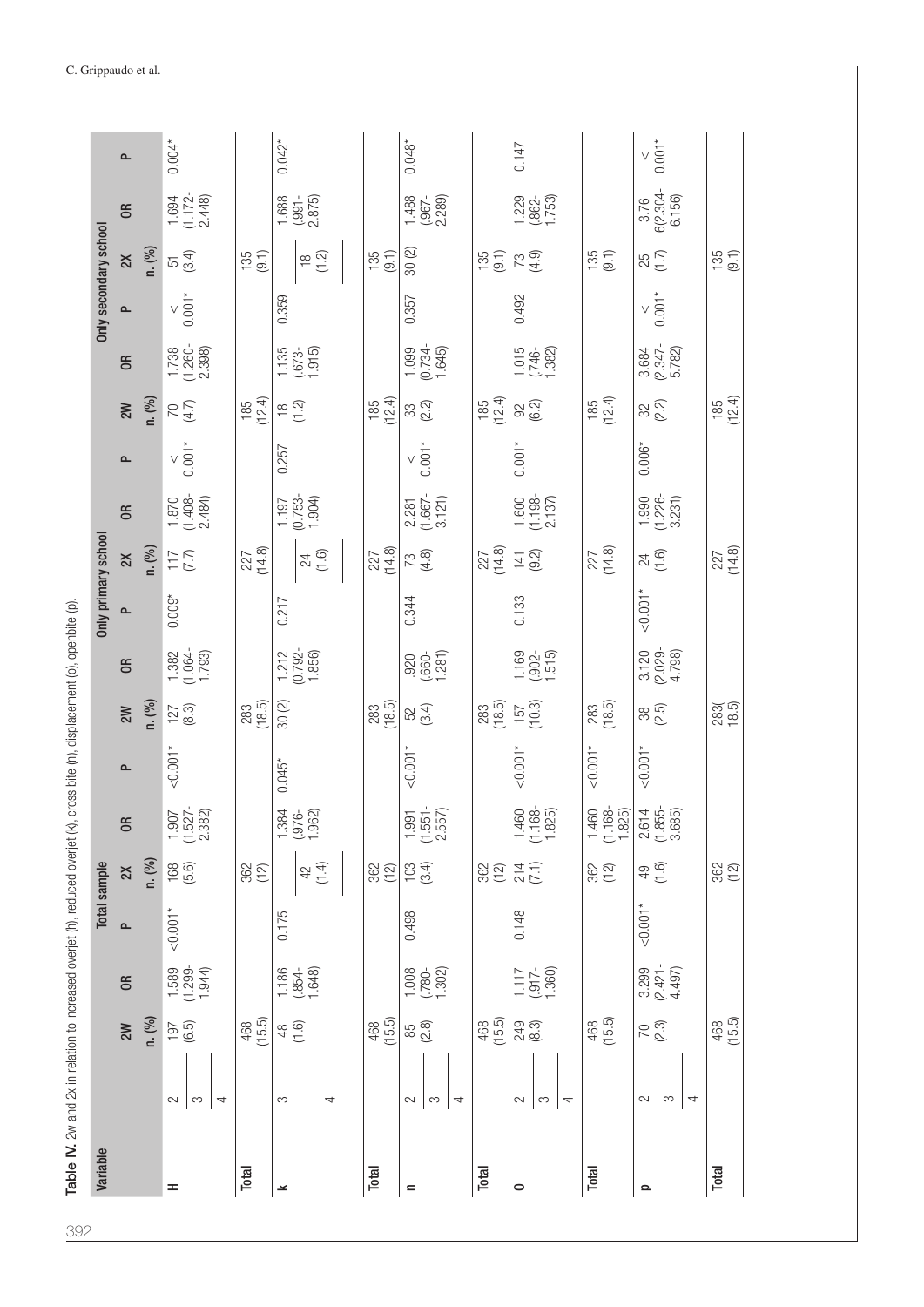#### **References**

- <sup>1</sup> Linder-Aronson S*. Adenoids: their effects on mode of breathing and nasal air flow and their relationship to characteristics of the facial skeleton and the dentition. A biometric, rhino-manometric and cephalometro-radiographic study on children with and without adenoids.* Acta Otolaryngol Suppl 1970;265:1-132.
- <sup>2</sup> Linder-Aronson S*. Orthodontics in the Swedish Public Dental Health System*. Transactions of the European Orthodontic Society 1974, pp. 233-40.
- <sup>3</sup> Brin I, Zwilling-Sellan O, Harari D, et al*. Does a secular trend exist in the distribution of occlusal patterns?* Angle Orthod 1998;68:81-4.
- <sup>4</sup> Vázquez-Nava F, Quezada-Castillo JA, Oviedo-Treviño S, et al*. Association between allergic rhinitis, bottle feeding, nonnutritive sucking habits, and malocclusion in the primary dentition.* Arch Dis Child 2006;91:836-40.
- <sup>5</sup> Viggiano D, Fasano D, Monaco G et al*. Breast feeding, bottle feeding and non-nutritive sucking; effects on occlusion in deciduous dentition*. Arch Dis Child 2004;89:1121-3.
- <sup>6</sup> Larsson E*. Artificial sucking habits: Etiology, prevalence and effect on occlusion.* Int J Orofacial Myology 1994;20:10-21.
- <sup>7</sup> Larsson E*. Sucking, chewing and feeding habits and the development of crossbite: A longitudinal study of girls from birth to 3 years of age*. Angle Orthod 2001;71:116-9.
- <sup>8</sup> Warren JJ, Bishara SE, Steinbock KL*. Effects of oral habits' duration on dental characteristics in the primary dentition.* J Am Dent Assoc 2001;132:1685-93.
- <sup>9</sup> Castelo PM, Gavião MB, Pereira LJ, et al*. Maximal bite force, facial morphology and sucking habits in young children with functional posterior crossbite*. J Appl Oral Sci 2010;18:143-8.
- <sup>10</sup> Melink S, Vagner MV, Hocevar-Boltezar I, et al*. Posterior crossbite in the deciduous dentition period, its relation with sucking habits, irregular orofacial functions, and otolaryngological findings*. Am J Orthod Dentofacial Orthop 2010;138:32-40.
- <sup>11</sup> Carrascoza KC, Possobon RF, Tomita LM, et al*. Consequences of bottle-feeding to the oral facial development of initially breastfed children*. J Pediatr Rio J 2006;82:395-7.
- <sup>12</sup> Ovsenik M*. Incorrect orofacial functions until 5 years of age and their association with posterior crossbite*. Am J Orthod Dentofacial Orthop 2009;136:375-81.
- <sup>13</sup> Warren DW*. Effect of airway obstruction upon facial growth*. Otolaryngol Clin North Am 1990;23:699-712.
- <sup>14</sup> Harvold EP, Tomer BS, Vargervik K, et al*. Primate experiments on oral respiration*. Am J Orthod 1981;79:359-72.
- <sup>15</sup> Harari D, Redlich M, Miri S, et al*. The effect of mouth breathing versus nasal breathing on dentofacial and craniofacial development in orthodontic patients*. Laryngoscope 2010;120:2089-93.
- <sup>16</sup> Souki BQ, Pimenta GB, Souki MQ et al*. Prevalence of malocclusion among mouth breathing children: do expectations meet reality?* Int J Pediatr Otorhinolaryngol 2009;73:767-73.
- <sup>17</sup> Jefferson Y*. Mouth breathing: adverse effects on facial growth, health, academics, and behavior.* Gen Dent 2010;58:18-25.
- <sup>18</sup> Grippaudo C, Paolantonio EG, Deli R, et al*. Validation of the Risk Of Malocclusion Assessment (ROMA) Index*. Eur J Paediatr Dent 2007;8:136-42.
- <sup>19</sup> Grippaudo C, Pantanali F, Paolantonio EG, et al*. Prevalence of malocclusion in Italian schoolchildren and orthodontic treatment need.* Eur J Paediatr Dent 2013;14:314-8.
- <sup>20</sup> Grippaudo C, Pantanali F, Paolantonio EG, et al*. Orthodontic treatment timing in growing patients.* Eur J Paediatr Dent 2013;14:231-6.
- <sup>21</sup> Brook PH, Shaw WC*. The development of an index of orthodontic treatment priority*. Eur J Orthod 1989;11:309-320.
- <sup>22</sup> Garde JB, Suryavanshi RK, Jawale BA et al*. An epidemiological study to know the prevalence of deleterious oral habits among 6 to 12 year old children*. J Int Oral Health 2014;6:39-43.
- Dean JA, McDonald RE, Avery DA. Managing the devel*oping occlusion*. St. Louis, Mo: Mosby and Co. 2000, pp. 178-217.
- <sup>24</sup> Graber TM*. The 'three Ms': muscles, malformation, and malocclusion*. Am J Orthod 1963;49:418-50.
- <sup>25</sup> Graber TM, Rakosi T, Petrovic AG*. Dentofacial orthopedics*  with functional appliances. 1<sup>st</sup> Edition. St. Louis, MO: Mosby 1985.
- <sup>26</sup> Warren JJ, Slayton RL, Bishara SE, et al*. Effects of nonnutritive sucking habits on occlusal characteristics in the mixed dentition*. Pediatr Dent 2005;27:445-50.
- <sup>27</sup> Telles FBA, Ferreira RI, Magalhães LNC, et al*. Effect of breast- and bottle-feeding duration on the age of pacifier use persistence*. Braz Oral Res 2009;23:432-8.
- <sup>28</sup> Charchut SW, Allred EN, Needleman HL*. The effects of infant feeding patterns on the occlusion of the primary dentition.* J Dent Child 2003;70:197-203.
- <sup>29</sup> Meyers A, Hertzberg J*. Bottle-feeding and malocclusion: is there an association?* Am J Orthod Dentofacial Orthop 1988;93:149-52.
- <sup>30</sup> Graber TM, Chung DDB, Aoba JT*. Dentofacial orthopedics versus orthodontics*. J Am Dent Assoc 1969;75:1145-66.
- <sup>31</sup> Demir A, Uysal T, Basciftci FA et al*. The association of occlusal factors with masticatory muscle tenderness in 10- to 19-year old Turkish subjects*. Angle Orthod 2005;75:40-6.
- <sup>32</sup> Kayukawa H*. Malocclusion and masticatory muscle activity: a comparison of four types of malocclusion.* J Clin Pediatr Dent 1992;16:162-77.
- <sup>33</sup> Esteves A, Bommarito S*. Evaluation of palatine depth and dimensions of the upper dental arch in patients with malocclusion and different facial types*. Rev Dent Press Orthodon Ortop Facial 2007;12:84-98.
- <sup>34</sup> Levrini A*. Le abitudini viziate*. Quaderni di Odontoiatria Infantile Elsevier vol. 3, 1989.
- <sup>35</sup> Cozza P, Baccetti T, Franchi L et al*. Transverse features of subjects with sucking habits and facial hyperdivergency in the mixed dentition*. Am J Orthod Dentofacial Orthop 2007;132:226-9.
- <sup>36</sup> Valera FC, Travitzki LV, Mattar SE, et al*. Muscular, functional and orthodontic changes in preschool children with enlarged adenoids and tonsils.* J Pediatr Otorhinolaringol 2003;67:761-70.
- <sup>37</sup> Skoner DP*. Allergic rhinitis: definition, epidemiology,*